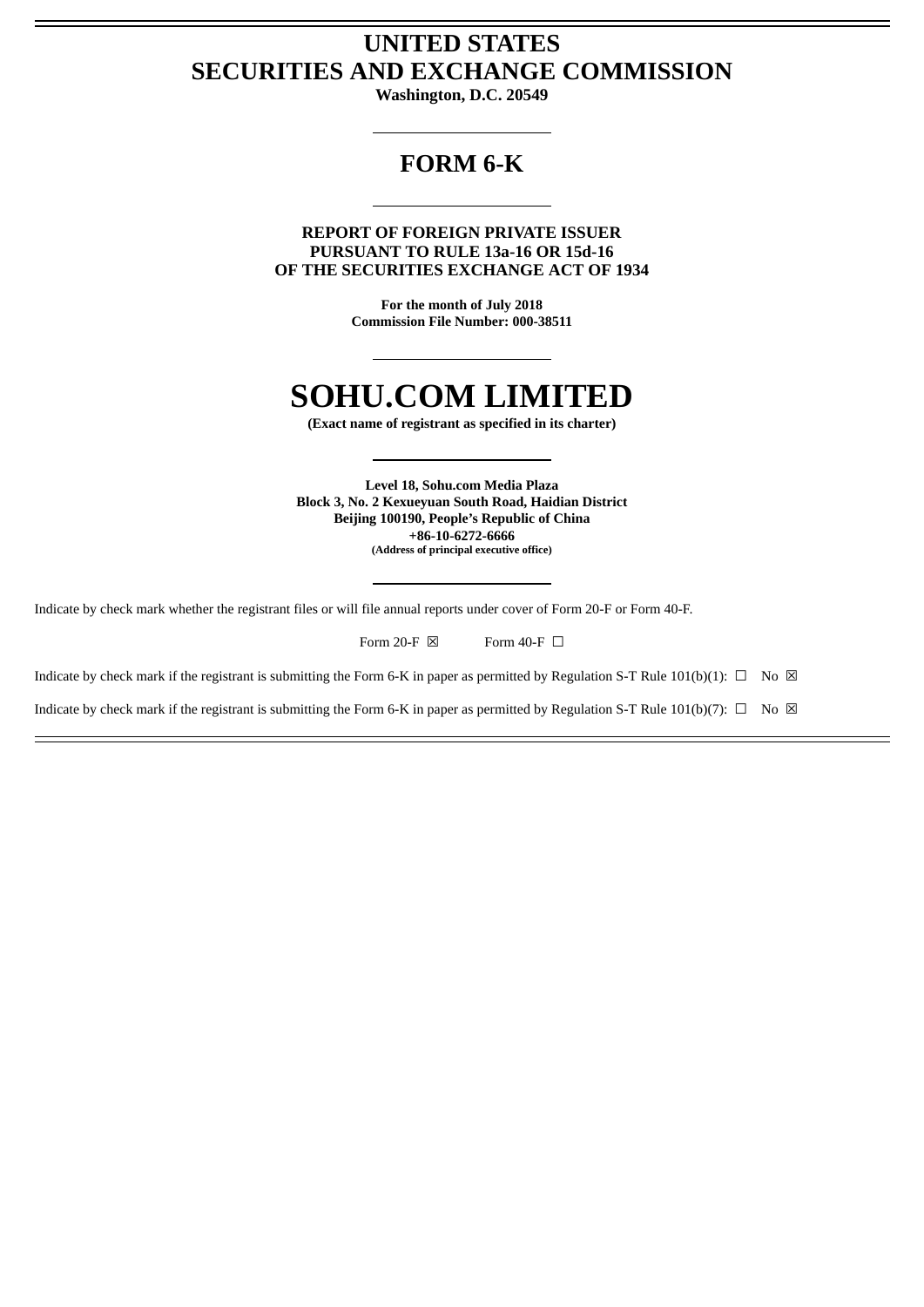#### **Press Release**

On July 30, 2018, the registrant announced its unaudited financial results for the second quarter ended June 30, 2018. A copy of the press release issued by the registrant regarding the foregoing is furnished herewith as Exhibit 99.1 and is incorporated herein by reference.

## **Exhibits.**

99.1 Press release reporting Sohu.com Limited's second quarter 2018 unaudited financial results.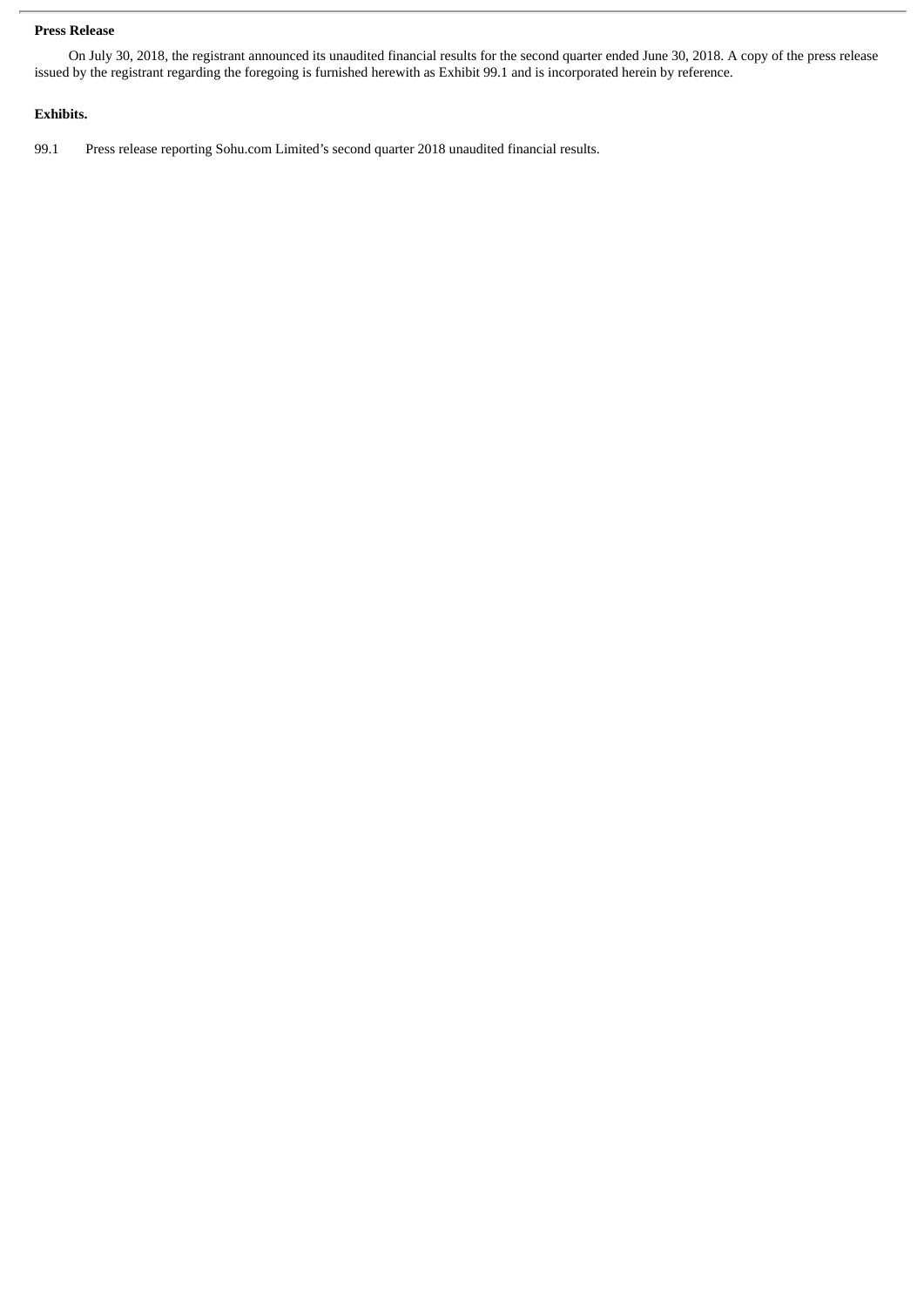SIGNATURE

Pursuant to the requirements of the Securities Exchange Act of 1934, the registrant has duly caused this report to be signed on its behalf by the undersigned hereunto duly authorized.

## SOHU.COM LIMITED

By: /s/ Joanna Lv

Name: Joanna Lv Title: Chief Financial Officer

Date: July 30, 2018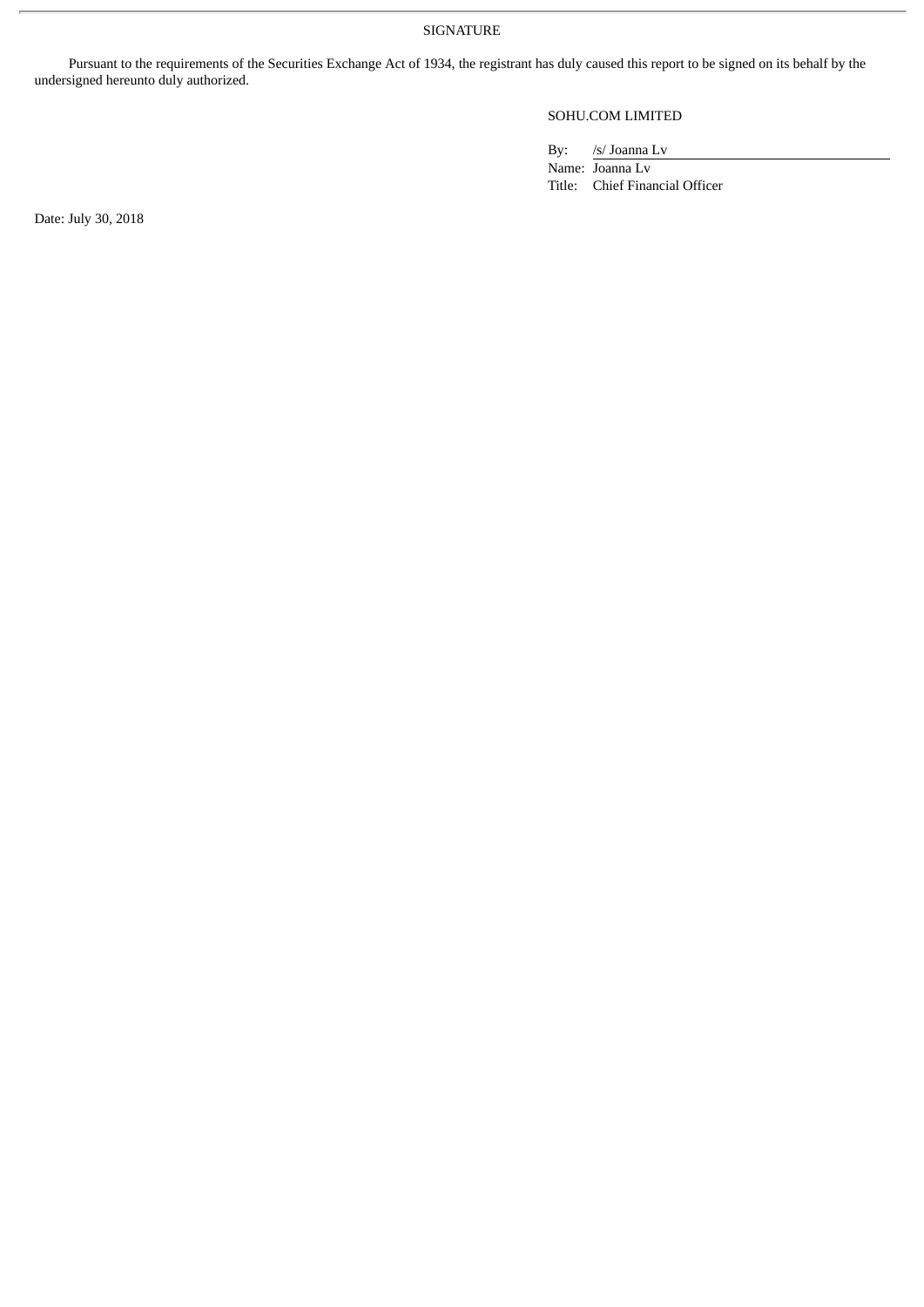#### **SOHU.COM REPORTS SECOND QUARTER 2018 UNAUDITED FINANCIAL RESULTS**

BEIJING, July 30, 2018 –Sohu.com Limited (NASDAQ: SOHU), China's leading online media, video, search and gaming business group, today reported unaudited financial results for the second quarter ended June 30, 2018.

#### **Second Quarter Highlights**

- Total revenues1 were US\$486 million2, up 5% year-over-year and 7% quarter-over-quarter.
- Brand advertising revenues were US\$62 million, down 29% year-over-year and up 9% quarter-over-quarter.
- Search and search related advertising revenues3 were US\$270 million, up 45% year-over-year and 23% quarter-over-quarter.
- Online game revenues were US\$94 million, down 23% year-over-year and 11% quarter-over-quarter.

Dr. Charles Zhang, Chairman and CEO of Sohu.com Limited, commented, "We saw mixed financial performance in the second quarter. While quarterly revenue was slightly soft given the continued headwinds against our brand advertising business, the bottom line performance was better than expected as we aggressively slashed content costs. For Sohu Media Portal, we continued to focus on user growth for the Sohu News App by consistently refining the product design and content quality. For Sohu Video, we maintained steady momentum with our original content and substantially narrowed the loss as a result of lowered spending on licensed content. For Sogou, in the second quarter its core search revenues posted 45% year-over-year growth and Sogou Mobile Keyboard's DAU increased by 36% from the prior year to 380 million. Changyou delivered in-line performance as its online game business continued to generate healthy cash flow."

#### **Second Quarter Financial Results**

#### *Revenues*

Total revenues for the second quarter of 2018 were US\$486 million, up 5% year-over-year and 7% quarter-over-quarter.

Total online advertising revenues, which include revenues from the brand advertising and search and search-related advertising businesses, for the second quarter of 2018 were US\$332 million, up 22% year-over-year and 20% quarter-over-quarter.

Brand advertising revenues for the second quarter of 2018 totaled US\$62 million, down 29% year-over-year and up 9% quarter-over-quarter. The year-over-year decrease was mainly due to decreases in portal and real estate advertising revenues. The quarter-over-quarter increase was mainly attributable to a seasonality increase in revenues from the media portal.

Search and search-related advertising revenues for the second quarter of 2018 were US\$270 million, up 45% year-over-year and 23% quarterover-quarter. The year-over-year and quarter-over-quarter increases were primarily driven by continued traffic growth and improved monetization in mobile search.

Online game revenues for the second quarter of 2018 were US\$94 million, down 23% year-over-year and 11% quarter-over-quarter. The yearover-year and quarter-over-quarter decreases were due to the natural decline in revenue of Changyou's older games, including Legacy TLBB Mobile and Dao Jian Dou Shen Zhuan.

- 1 The Company has adopted ASU No. 2014-09, ''Revenue from Contracts with Customers" beginning January 1, 2018. The only major impact of the standard is that revenues and expenses related to advertising barter transactions will be recognized beginning January 1, 2018. The impact for the second quarter of 2018 was approximately US\$6 million for both revenues and cost of revenues and expenses, most of which were generated from Sogou.
- 2 On a constant currency (non-GAAP) basis, if the exchange rate in the second quarter of 2018 had been the same as it was in the second quarter of 2017, or RMB6.86=US\$1.00, US\$ total revenues in the second quarter of 2018 would have been US\$452 million, or US\$34 million less than GAAP total revenues, and down 2% year-over-year.
- 3 Search and Search related advertising revenues exclude intra-Group transactions.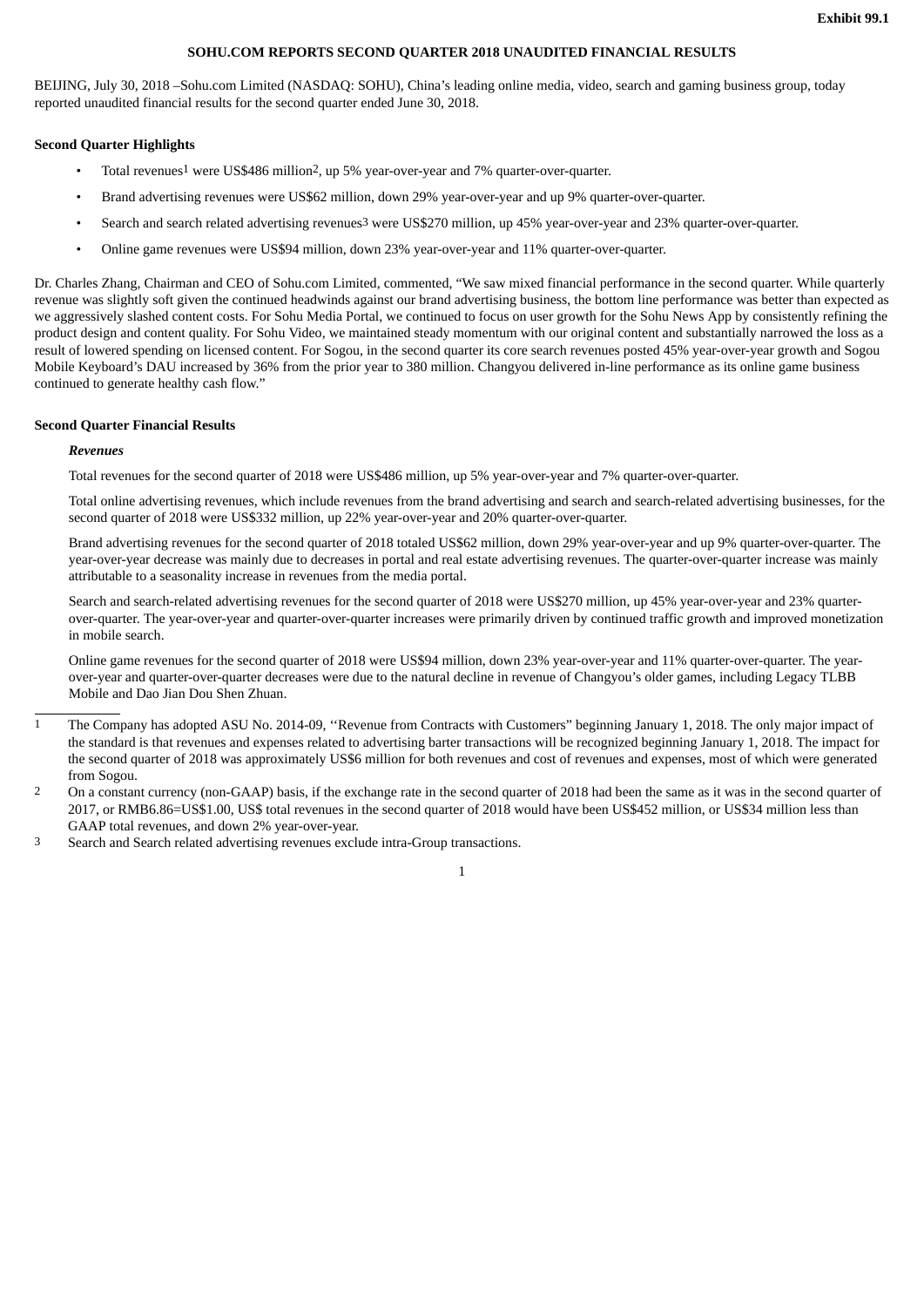#### *Gross Margin*

Both GAAP and non-GAAP4 gross margin for the second quarter of 2018 was 44%, compared with 40% in the second quarter of 2017 and 43% in the first quarter of 2018.

Both GAAP and non-GAAP gross margin for the online advertising business for the second quarter of 2018 was 35%, compared with 19% in the second quarter of 2017 and 29% in the first quarter of 2018.

GAAP gross margin for the brand advertising business in the second quarter of 2018 was 23%, compared with negative 45% in the second quarter of 2017 and 10% in the first quarter of 2018. Non-GAAP gross margin for the brand advertising business was 23%, compared with negative 45% in the second quarter of 2017 and 9% in the first quarter of 2018. The year-over-year increase was mainly due to decreased video content cost and the Company's having recognized impairment charges of approximately US\$45 million in video content cost in the second quarter of 2017. The quarter-over-quarter increase was mainly due to the increase in brand advertising revenue.

Both GAAP and non-GAAP gross margin for the search and search-related advertising business in the second quarter of 2018 was 38%, compared with 48% in the second quarter of 2017 and 34% in the first quarter of 2018. The year-over-year decrease primarily resulted from traffic acquisition cost outgrowing revenues. The quarter-over-quarter increase was due to normal seasonal fluctuation.

Both GAAP and non-GAAP gross margin for online games business in the second quarter of 2018 was 85%, compared with 91% in the second quarter of 2017 and 84% in the first quarter of 2018. The year-over-year decrease in gross margin was mainly due to a decline in revenue from Legacy TLBB Mobile, which has a high gross margin, as revenue is recognized on a net basis after revenue-sharing with the third-party licensee operator.

#### *Operating Expenses*

For the second quarter of 2018, GAAP operating expenses totaled US\$244 million, up 10% year-over-year and 8% quarter-over-quarter. Non-GAAP operating expenses were US\$243 million, up 16% year-over-year and 7% quarter-over-quarter. The year-over-year increase was mainly due to increased marketing expenses, and increased product development expenses for Sogou. The quarter-over-quarter increase was mainly due to increased marketing expenses.

#### *Operating Loss*

GAAP operating loss for the second quarter of 2018 was US\$32 million, compared with an operating loss of US\$40 million in the second quarter of 2017 and an operating loss of US\$31 million in the first quarter of 2018.

Non-GAAP operating loss for the second quarter of 2018 was US\$31 million, compared with an operating loss of US\$27 million in the second quarter of 2017 and an operating loss of US\$34 million in the first quarter of 2018.

#### *Income Tax Expense*

Both GAAP and non-GAAP income tax expense was US\$6 million for the second quarter of 2018, compared with income tax expense of US\$13 million in the second quarter of 2017 and income tax expense of US\$63 million in the first quarter of 2018. The quarter-over-quarter decrease was mainly due to Changyou's accrual of additional withholding income taxes of US\$47 million for the period before December 31, 2017 recognized in relation to a change in policy for Changyou's PRC subsidiaries with respect to their distribution of cash dividends in the first quarter of 2018, offset by the impact of the reversal of a deferred tax liability of US\$5.5 million in the second quarter of 2018 as a result of the liquidation of Sohu.com Inc.

4 Non-GAAP results exclude share-based compensation expense, non-cash tax benefits from excess tax deductions related to share-based awards, changes in fair value recognized in the Company's consolidated statements of operations with respect to equity investments with readily determinable fair values, income/expense from the adjustment of contingent consideration previously recorded for acquisitions, dividends and deemed dividends to non-controlling preferred shareholders of Sogou, and a one-time income tax expense, offset by a one-time reduction in liability for deferred U.S. income tax, as a result of the U.S. Tax Reform. Explanation of the Company's non-GAAP financial measures and related reconciliations to GAAP financial measures are included in the accompanying "Non-GAAP Disclosure" and "Reconciliations of Non-GAAP Results of Operation Measures to the Nearest Comparable GAAP Measures."

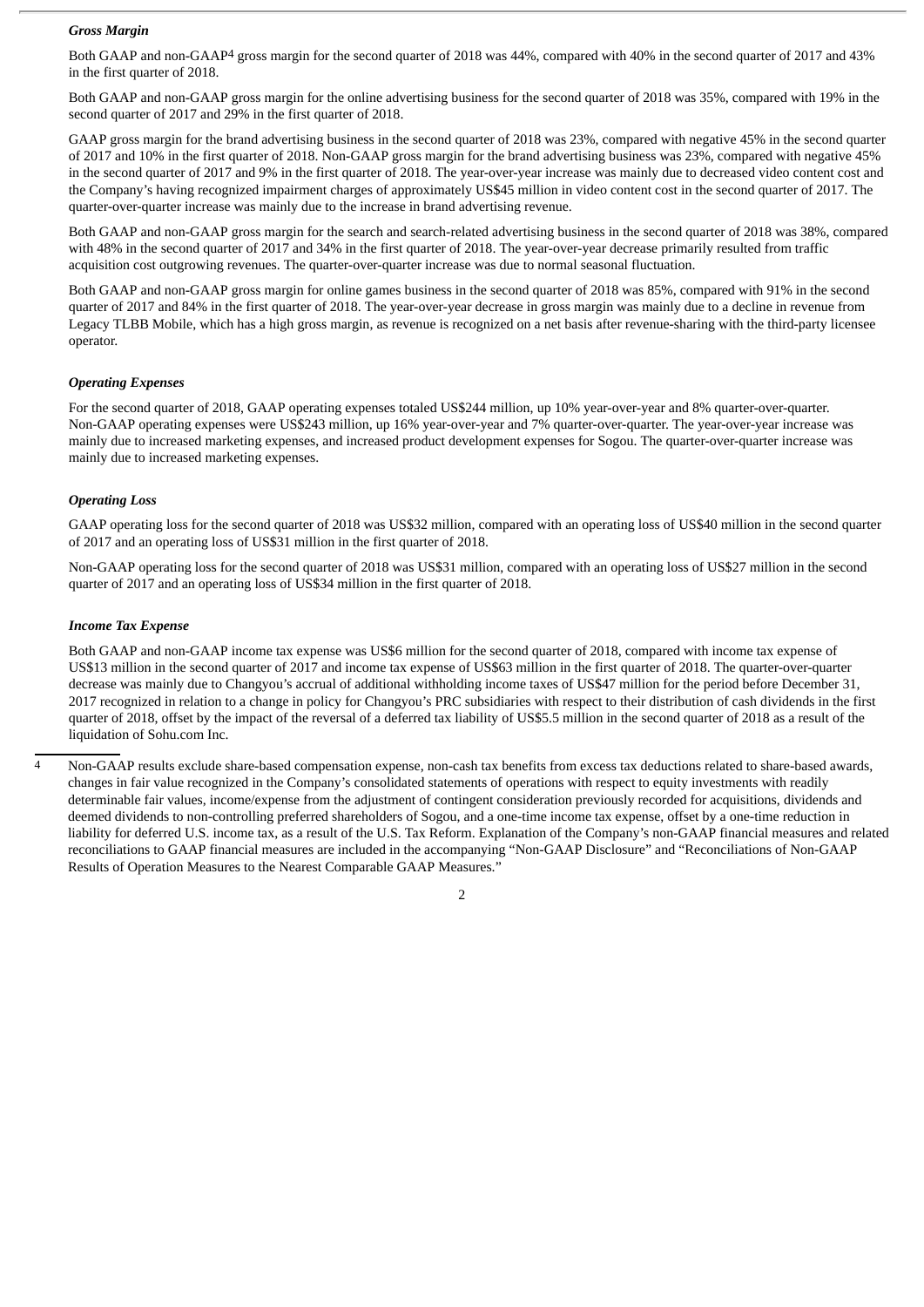#### *Net Loss*

Before deducting the share of net income pertaining to non-controlling interest, GAAP net loss for the second quarter of 2018 was US\$15 million, compared with a net loss of US\$48 million in the second quarter of 2017 and net loss of US\$87 million in the first quarter of 2018. Before deducting the share of net income pertaining to non-controlling interest, non-GAAP net loss for the second quarter of 2018 was US\$14 million, compared with a net loss of US\$35 million in the second quarter of 2017 and net loss of US\$90 million in the first quarter of 2018.

GAAP net loss attributable to Sohu.com Limited for the second quarter of 2018 was US\$48 million, or a loss of US\$1.23 per fully-diluted ADS, compared with a net loss of US\$89 million in the second quarter of 2017 and a net loss of US\$93 million in the first quarter of 2018. Non-GAAP net loss attributable to Sohu.com Limited for the second quarter of 2018 was US\$49 million, or a loss of US\$1.27 per fully-diluted ADS, compared with a net loss of US\$72 million in the second quarter of 2017 and a net loss of US\$97 million in the first quarter of 2018.

#### *Liquidity*

As of June 30, 2018, cash and cash equivalents and short-term investments held by the Sohu Group, minus short-term bank loans, were US\$1.89 billion, compared with US\$2.12 billion as of December 31, 2017.

#### **Recent Developments**

Sogou, the Company's online search subsidiary, announced that Chinese regulatory authorities, including the Beijing Office of the Cyberspace Administration of China and the Beijing Administration for Industry and Commerce, initiated an investigation of Sogou after certain advertisements involving content that the authorities believed insulted a national hero were displayed on its platform. The advertisements were developed and reviewed by Douyin, a Chinese short-form video platform, and displayed on Sogou Search in June 2018. Following the investigation, the regulatory authorities instructed Sogou to amend its advertising practices. Sogou fully cooperated with the authorities in their investigation and Sogou has taken steps to revise its advertising policies and audit procedures to ensure compliance with relevant regulations.

In connection with implementing such remedial measures, Sogou suspended its search advertising for ten days commencing July 1, 2018. This is expected to result in a one-time reduction in Sogou's revenues for the third quarter of 2018.

#### **Business Outlook**

For the third quarter of 2018, Sohu estimates:

- Total revenues to be between US\$445 million and US\$470 million.
- Brand advertising revenues to be between US\$60 million and US\$65 million; this implies an annual decrease of 13% to 20% and a sequential decrease of 2% to a sequential increase of 6%.
- Sogou revenues to be between US\$275 million and US\$285 million; this implies an annual increase of 7% to 11% and a sequential decrease of 5% to 9%.
- Online game revenues to be between US\$80 million and US\$90 million; this implies an annual decrease of 32% to 40% and a sequential decrease of 5% to 15%.
- Before deducting the share of non-GAAP net income pertaining to non-controlling interest, non-GAAP net loss to be between US\$44 million and US\$54 million. Assuming no new grants of share-based awards and that the market price of our shares is unchanged, we estimate that compensation expense relating to share-based awards will be around US\$5 million. Including the impact of these share-based awards, **GAAP net loss before non-controlling interest to be between US\$49 million and US\$59 million**.
- Non-GAAP net loss attributable to Sohu.com Limited to be between US\$55 million and US\$65 million, and non-GAAP loss per fullydiluted ADS to be between US\$1.40 and US\$1.65. Including the impact of the aforementioned share-based awards, and netting off approximately US\$2 million of Sohu's economic interests in Changyou and Sogou, **GAAP net loss attributable to Sohu.com Limited to** be between US\$58 million and US\$68 million, and GAAP loss per fully-diluted ADS to be between US\$1.50 and US\$1.75.

For the third quarter 2018 guidance, the Company has adopted a presumed exchange rate of RMB6.80=US\$1.00, as compared with the actual exchange rate of approximately RMB6.67=US\$1.00 for the third quarter of 2017, and RMB6.38=US\$1.00 for the second quarter of 2018.

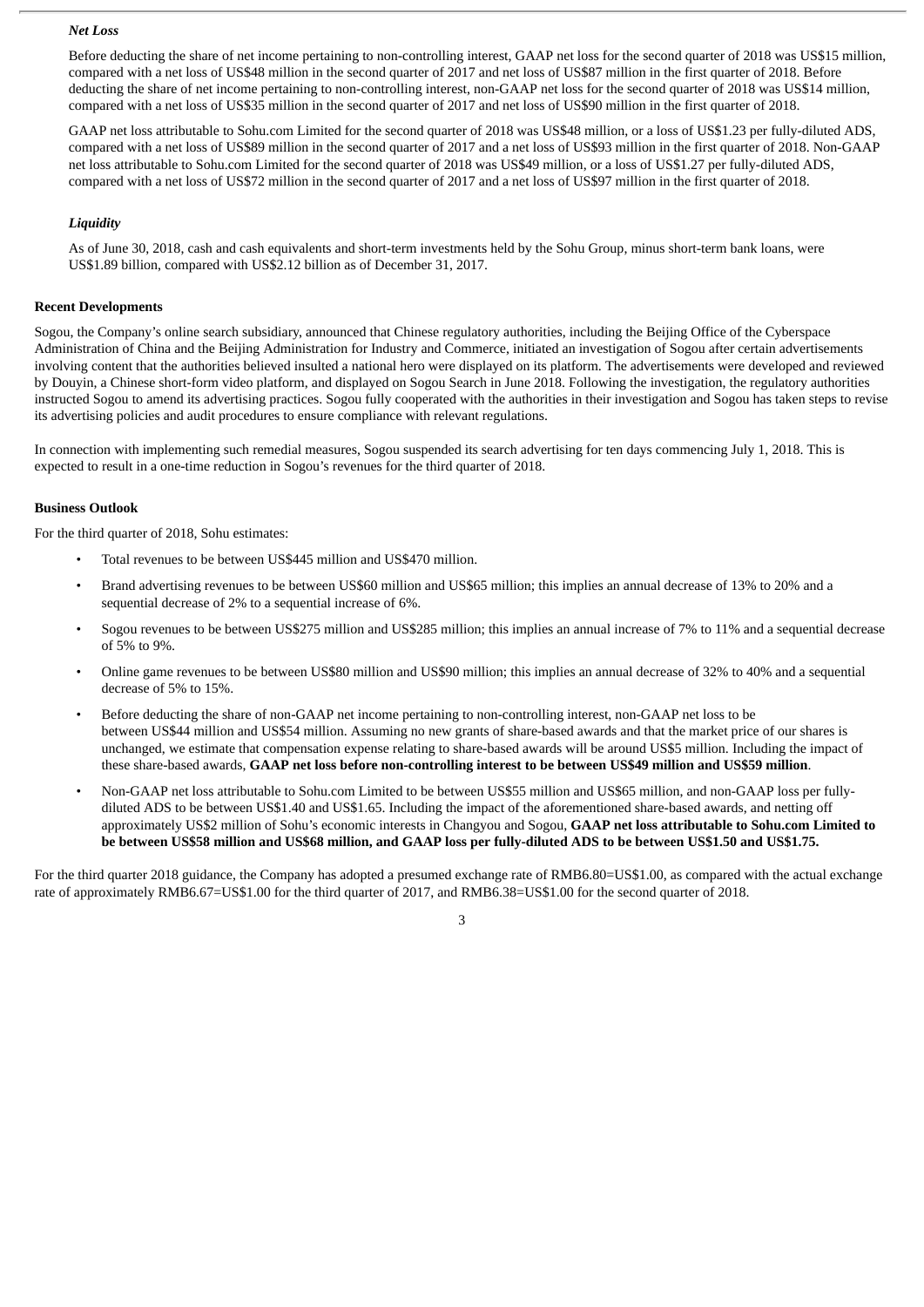#### **Non-GAAP Disclosure**

To supplement the unaudited consolidated financial statements presented in accordance with accounting principles generally accepted in the United States of America ("GAAP"), Sohu's management uses non-GAAP measures of gross profit, operating profit, net income, net income attributable to Sohu.com Limited and diluted net income attributable to Sohu.com Limited per share, which are adjusted from results based on GAAP to exclude the impact of the share-based awards, which consist mainly of share-based compensation expenses and non-cash tax benefits from excess tax deductions related to share-based awards, changes in fair value recognized in the Company's consolidated statements of operations with respect to equity investments with readily determinable fair values, income/expense from the adjustment of contingent consideration previously recorded for acquisitions, dividend and deemed dividend to non-controlling preferred shareholders, and a one-time income tax expense, offset by a one-time reduction in liability for deferred U.S. income tax, as a result of the U.S. Tax Reform. These measures should be considered in addition to results prepared in accordance with GAAP, but should not be considered a substitute for, or superior to, GAAP results.

Sohu's management believes excluding share-based compensation expense, changes in fair value recognized in the Company's consolidated statements of operations with respect to equity investments with readily determinable fair values, non-cash tax benefits from excess tax deductions related to sharebased awards, income/expense from the adjustment of contingent consideration previously recorded for acquisitions, dividend and deemed dividend to non-controlling preferred shareholders, and net one-time tax expense as a result of the U.S. Tax Reform from its non-GAAP financial measure is useful for itself and investors. Further, the impact of share-based compensation expense and changes in fair value recognized in the Company's consolidated statements of operations with respect to equity investments with readily determinable fair values, non-cash tax benefits from excess tax deductions related to share-based awards, income/expense from the adjustment of contingent consideration previously recorded for acquisitions, dividend and deemed dividend to non-controlling preferred shareholders, and net one-time tax expense as a result of the U.S. Tax Reform cannot be anticipated by management and business line leaders and these expenses were not built into the annual budgets and quarterly forecasts that have been the basis for information Sohu provides to analysts and investors as guidance for future operating performance. As the impact of share-based compensation expense and changes in fair value recognized in the Company's consolidated statements of operations with respect to equity investments with readily determinable fair values, non-cash tax benefits from excess tax deductions related to share-based awards, income/expense from the adjustment of contingent consideration previously recorded for acquisitions, and dividend and deemed dividend to non-controlling preferred shareholders does not involve subsequent cash outflow or is reflected in the cash flows at the equity transaction level, Sohu does not factor this impact in when evaluating and approving expenditures or when determining the allocation of its resources to its business segments. As a result, in general, the monthly financial results for internal reporting and any performance measures for commissions and bonuses are based on non-GAAP financial measures that exclude share-based compensation expense and changes in fair value recognized in the Company's consolidated statements of operations with respect to equity investments with readily determinable fair values, non-cash tax benefits from excess tax deductions related to share-based awards, income/expense from the adjustment of contingent consideration previously recorded for acquisitions, and dividend and deemed dividend to non-controlling preferred shareholders, and also excluded the net one-time tax expense as a result of U.S. Tax Reform.

The non-GAAP financial measures are provided to enhance investors' overall understanding of Sohu's current financial performance and prospects for the future. A limitation of using non-GAAP gross profit, operating profit, net income, net income attributable to Sohu.com Limited and diluted net income attributable to Sohu.com Limited per share, excluding share-based compensation expense, non-cash tax benefits from excess tax deductions related to share-based awards, income/expense from the adjustment of contingent consideration previously recorded for acquisitions, dividend, and deemed dividend to non-controlling preferred shareholders is that the impact of share-based awards and non-cash tax benefits from excess tax deductions related to share-based awards has been and will continue to be a significant recurring expense in Sohu's business for the foreseeable future, income/expense from the adjustment of contingent consideration previously recorded for acquisitions may recur in the future, and dividend and deemed dividend to non-controlling preferred shareholders may recur when Sohu and its affiliates enter into equity transactions. In order to mitigate these limitations Sohu has provided specific information regarding the GAAP amounts excluded from each non-GAAP measure. The accompanying tables include details on the reconciliation between the GAAP financial measures that are most directly comparable to the non-GAAP financial measures that have been presented.

#### **Notes to Financial Information**

Financial information in this press release other than the information indicated as being non-GAAP is derived from Sohu's unaudited interim financial statements prepared in accordance with GAAP.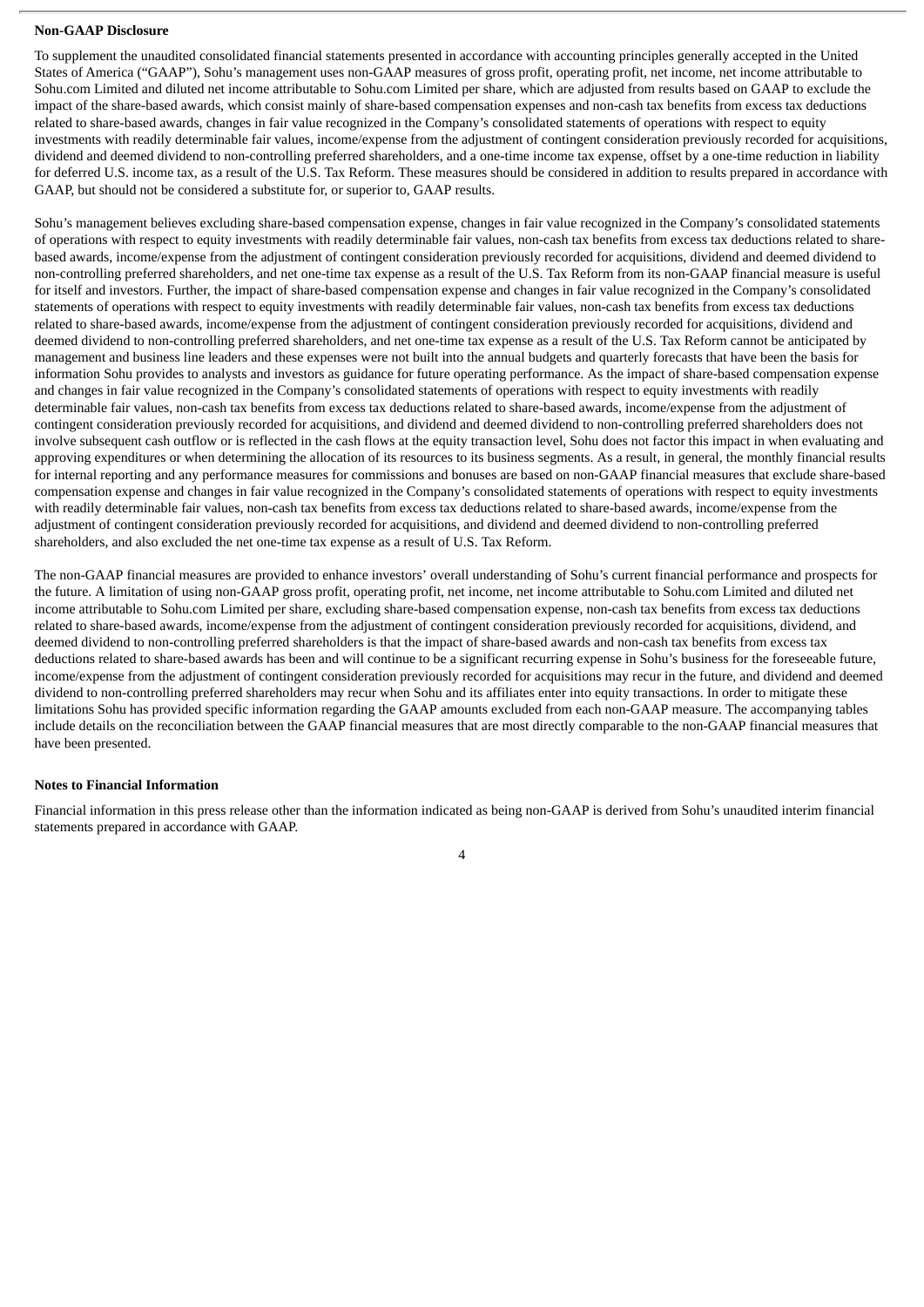#### **Safe Harbor Statement**

This announcement contains forward-looking statements. It is currently expected that the Business Outlook will not be updated until release of Sohu's next quarterly earnings announcement; however, Sohu reserves right to update its Business Outlook at any time for any reason. Statements that are not historical facts, including statements about Sohu's beliefs and expectations, are forward-looking statements. These statements are based on current plans, estimates and projections, and therefore you should not place undue reliance on them. Forward-looking statements involve inherent risks and uncertainties. We caution you that a number of important factors could cause actual results to differ materially from those contained in any forwardlooking statement. Potential risks and uncertainties include, but are not limited to, instability in global financial and credit markets and its potential impact on the Chinese economy; exchange rate fluctuations, including their potential impact on the Chinese economy and on Sohu's reported US dollar results; recent slow-downs in the growth of the Chinese economy; the uncertain regulatory landscape in the People's Republic of China; fluctuations in Sohu's quarterly operating results; Sohu's current and projected future losses due to increased spending by Sohu for video content; the possibilities that Sohu will be unable to recoup its investment in video content and that Changyou will be unable to develop a series of successful games for mobile platforms or successfully monetize mobile games it develops or acquires; Sohu's reliance on online advertising sales, online games and mobile services for its revenues; and the impact of the U.S. Tax Reform. Further information regarding these and other risks is included in Sohu's annual report on Form 10-K for the year ended December 31, 2017, and other filings with the Securities and Exchange Commission.

#### **Conference Call and Webcast**

Sohu's management team will host a conference call at 8:30 a.m. U.S. Eastern Time, July 30, 2018 (8:30 p.m. Beijing/Hong Kong time, July 30, 2018) following the quarterly results announcement.

The dial-in details for the live conference call are:

| US Toll-Free:  | $+1 - 866 - 519 - 4004$            |
|----------------|------------------------------------|
| International: | $+65-6713-5090$                    |
| Hong Kong:     | $+852-3018-6771$                   |
| China Mainland | $+86-800-819-0121/86-400-620-8038$ |
| Passcode:      | <b>SOHU</b>                        |

Please dial in 10 minutes before the call is scheduled to begin and provide the passcode to join the call.

A telephone replay of the call will be available after the conclusion of the conference call at 11:30 a.m. Eastern Time on July 30 through August 5, 2018. The dial-in details for the telephone replay are:

| International: | $+1 - 646 - 254 - 3697$ |
|----------------|-------------------------|
| Passcode:      | 5495973                 |

The live Webcast and archive of the conference call will be available on the Investor Relations section of Sohu's Website at http://investors.sohu.com/.

#### **About Sohu.com**

Sohu.com Limited (NASDAQ: SOHU) is China's premier online brand and indispensable to the daily life of millions of Chinese, providing a network of web properties and community based/web 2.0 products which offer the vast Sohu user community a broad array of choices regarding information, entertainment and communication. Sohu has built one of the most comprehensive matrices of Chinese language web properties and proprietary search engines, consisting of the mass portal and leading online media destination www.sohu.com; interactive search engine www.sogou.com; developer and operator of online games www.changyou.com/en/ and leading online video website tv.sohu.com.

Sohu's corporate services consist of online brand advertising on Sohu's matrix of websites as well as bid listing and home page on its in-house developed search directory and engine. Sohu also provides multiple news and information services on mobile platforms, including Sohu News App and the mobile news portal m.sohu.com. Sohu's online game subsidiary, Changyou.com (NASDAQ: CYOU) develops and operates a diverse portfolio of PC and mobile games, such as Tian Long Ba Bu ("TLBB"), one of the most popular PC games in China. Changyou also owns and operates the 17173.com Website, a leading game information portal in China. Sohu's online search subsidiary Sogou (NYSE: SOGO) has grown to become the second largest search engine by mobile queries in China. It also owns and operates Sogou Input Method, the largest Chinese language input software. Sohu.com, established by Dr. Charles Zhang, one of China's internet pioneers, is in its twenty-second year of operation.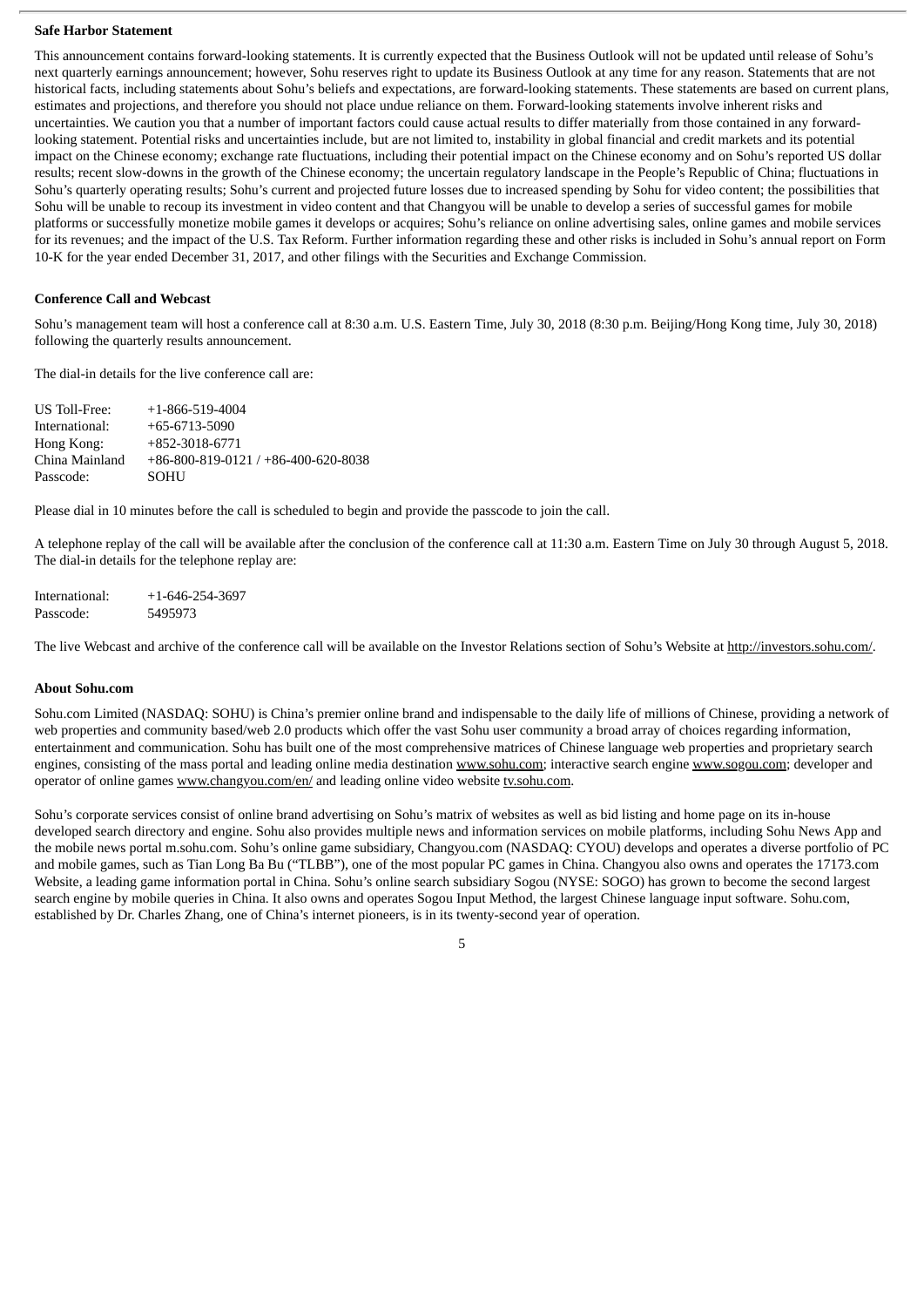## **For investor and media inquiries, please contact:**

## **In China:**

Mr. Eric Yuan Sohu.com Limited<br>Tel:  $+86(10)$ Tel:  $+86(10)6272-6593$ <br>E-mail:  $ir@contact.sohu.com$ ir@contact.sohu.com

## **In the United States:**

Ms. Linda Bergkamp Christensen<br>Tel: Tel: +1 (480) 614-3004<br>E-mail: <u>lbergkamp@christe</u> lbergkamp@christensenir.com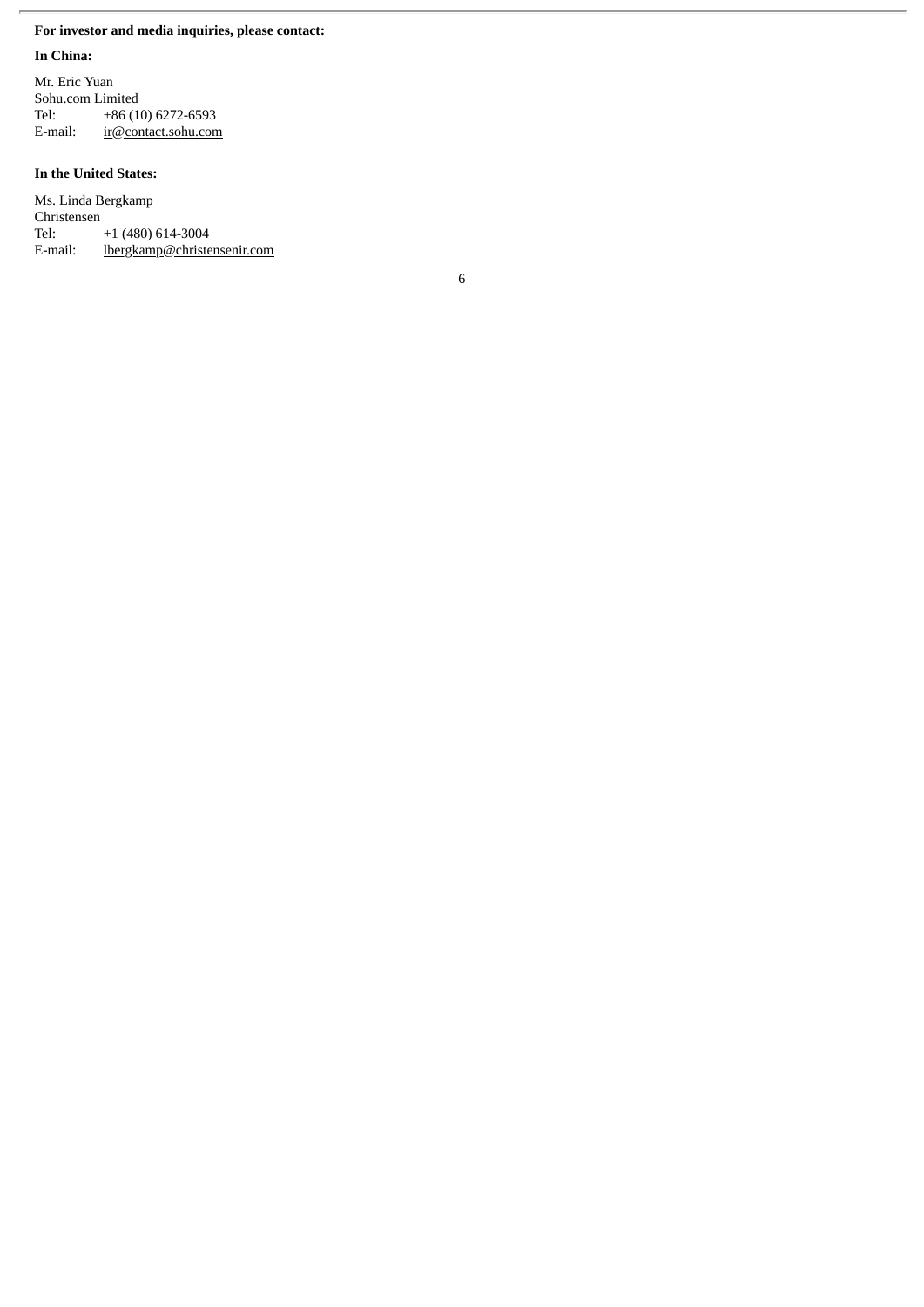## **SOHU.COM LIMITED CONDENSED CONSOLIDATED STATEMENTS OF OPERATIONS (UNAUDITED, IN THOUSANDS EXCEPT PER ADS AMOUNTS)**

|                                                                                                                            |               | <b>Three Months Ended</b> |                          |
|----------------------------------------------------------------------------------------------------------------------------|---------------|---------------------------|--------------------------|
| Revenues:                                                                                                                  | Jun. 30, 2018 | Mar. 31, 2018             | Jun. 30, 2017            |
| Online advertising                                                                                                         |               |                           |                          |
| <b>Brand advertising</b>                                                                                                   | \$<br>61,511  | \$<br>56,254              | $\mathfrak{s}$<br>86,071 |
| Search and search-related advertising                                                                                      | 270,359       | 220,301                   | 186,747                  |
| Subtotal                                                                                                                   | 331,870       | 276,555                   | 272,818                  |
| Online games                                                                                                               | 94,250        | 105,461                   | 122,398                  |
| <b>Others</b>                                                                                                              | 59,894        | 72,979                    | 65,952                   |
| <b>Total revenues</b>                                                                                                      | 486,014       | 454,995                   | 461,168                  |
| Cost of revenues:                                                                                                          |               |                           |                          |
| Online advertising                                                                                                         |               |                           |                          |
| Brand advertising (includes stock-based compensation expense of \$-2, \$-657, and<br>\$182, respectively)                  | 47,319        | 50,611                    | 124,730                  |
| Search and search-related (includes stock-based compensation expense of \$263, \$219,<br>and \$2, respectively)            | 168,126       | 144,696                   | 96,692                   |
| Subtotal                                                                                                                   | 215,445       | 195,307                   | 221,422                  |
| Online games (includes stock-based compensation expense of \$-23, \$-12, and \$44,                                         |               |                           |                          |
| respectively)                                                                                                              | 14,461        | 17,119                    | 11,613                   |
| <b>Others</b>                                                                                                              | 44,346        | 48,407                    | 45,159                   |
| Total cost of revenues                                                                                                     | 274,252       | 260,833                   | 278,194                  |
| Gross profit                                                                                                               | 211,762       | 194,162                   | 182,974                  |
| Operating expenses:                                                                                                        |               |                           |                          |
| Product development (includes stock-based compensation expense of \$2,136, \$715, and<br>\$4,925, respectively)            | 113,843       | 111,543                   | 100,146                  |
| Sales and marketing (includes stock-based compensation expense of \$77, \$-89, and \$930,<br>respectively)                 | 102,138       | 90,273                    | 94,845                   |
| General and administrative (includes stock-based compensation expense of \$-1,260,<br>\$-2,520, and \$6,597, respectively) | 27,982        | 23,836                    | 27,657                   |
| Total operating expenses                                                                                                   | 243,963       | 225,652                   | 222,648                  |
| <b>Operating loss</b>                                                                                                      | (32,201)      | (31, 490)                 | (39, 674)                |
| Other income                                                                                                               | 9,991         | 12,281                    | 3,306                    |
| Interest income                                                                                                            | 5,156         | 7,808                     | 5,813                    |
| Interest expense                                                                                                           | (3,004)       | (3,081)                   | (205)                    |
| Exchange difference                                                                                                        | 10,7745       | (9,340)                   | (4,528)                  |
| Loss before income tax expense                                                                                             | (9, 284)      | (23, 822)                 | (35, 288)                |
| Income tax expense                                                                                                         | 5,891         | 63,379                    | 12,764                   |
| Net loss                                                                                                                   | (15, 175)     | (87,201)                  | (48,052)                 |
| Less: Net income attributable to the noncontrolling interest shareholders                                                  | 32,463        | 5,617                     | 40,131                   |
| Net loss attributable to Sohu.com Limited                                                                                  | (47, 638)     | (92, 818)                 | (88, 183)                |
| Basic net loss per ADS attributable to Sohu.com Limited                                                                    | \$<br>(1.22)  | \$<br>(2.39)              | $\mathbb{S}$<br>(2.27)   |
| ADSs used in computing basic net loss per ADS attributable to Sohu.com Limited                                             | 38,927        | 38,904                    | 38,855                   |
| Diluted net loss per ADS attributable to Sohu.com Limited                                                                  | \$<br>(1.23)  | \$<br>(2.39)              | \$<br>(2.28)             |
| ADSs used in computing diluted net loss per ADS attributable to Sohu.com Limited                                           | 38,927        | 38,904                    | 38,855                   |

5 The exchange gain in the second quarter of 2018 is primarily resulted from the depreciation of RMB against USD.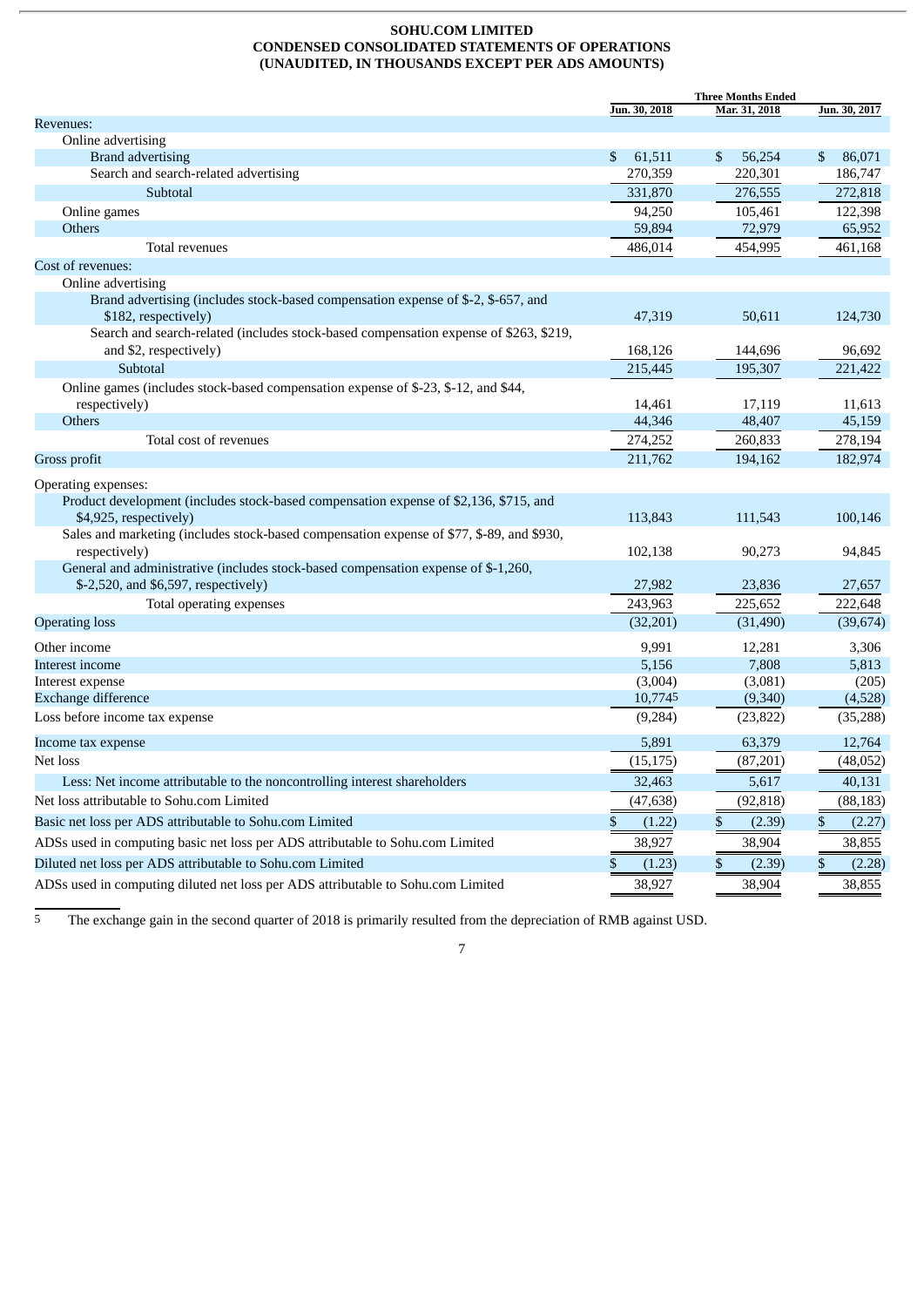## **SOHU.COM LIMITED CONDENSED CONSOLIDATED BALANCE SHEETS (UNAUDITED, IN THOUSANDS)**

|                                            |                | As of Jun. 30, 2018 | As of Dec. 31, 2017 |
|--------------------------------------------|----------------|---------------------|---------------------|
| <b>ASSETS</b>                              |                |                     |                     |
| Current assets:                            |                |                     |                     |
| Cash and cash equivalents                  | $\mathfrak{S}$ | 669,081             | \$<br>1,366,115     |
| Restricted cash                            |                | 4,272               | 1,908               |
| Short-term investments                     |                | 1,324,865           | 818,934             |
| Accounts receivable, net                   |                | 238,553             | 250,468             |
| Prepaid and other current assets           |                | 224,010             | 192,676             |
| Total current assets                       |                | 2,460,781           | 2,630,101           |
| Long-term investments                      |                | 94,556              | 90,145              |
| Fixed assets, net                          |                | 520,210             | 529,717             |
| Goodwill                                   |                | 71,076              | 71,565              |
| Intangible assets, net                     |                | 28,220              | 23,060              |
| Restricted time deposits                   |                | 270                 | 271                 |
| Prepaid non-current assets                 |                | 3,877               | 4,211               |
| Other assets                               |                | 37,909              | 40,169              |
| <b>Total assets</b>                        | \$             | 3,216,899           | \$<br>3,389,239     |
| <b>LIABILITIES</b>                         |                |                     |                     |
| Current liabilities:                       |                |                     |                     |
| Accounts payable                           | \$             | 315,076             | \$<br>288,394       |
| <b>Accrued liabilities</b>                 |                | 329,274             | 343,106             |
| Receipts in advance and deferred revenue   |                | 135,299             | 127,758             |
| Accrued salary and benefits                |                | 97,154              | 102,087             |
| Taxes payable                              |                | 88,043              | 96,541              |
| Short-term bank loans                      |                | 104,283             | 61,216              |
| Other short-term liabilities               |                | 144,280             | 136,300             |
| Total current liabilities                  | \$             | 1,213,409           | \$<br>1,155,402     |
| Long-term accounts payable                 |                | 1,143               | 1,157               |
| Long-term bank loans                       |                | 122,419             | 122,433             |
| Long-term tax liabilities                  |                | 336,089             | 293,010             |
| Total long-term liabilities                | \$             | 459,651             | \$<br>416,600       |
| <b>Total liabilities</b>                   | \$             | 1,673,060           | \$<br>1,572,002     |
| <b>SHAREHOLDERS' EQUITY:</b>               |                |                     |                     |
| Sohu.com Limited shareholders' equity      |                | 616,464             | 750,634             |
| Noncontrolling Interest                    |                | 927,375             | 1,066,603           |
| Total shareholders' equity                 | \$             | 1,543,839           | \$<br>1,817,237     |
| Total liabilities and shareholders' equity | \$             | 3,216,899           | \$<br>3,389,239     |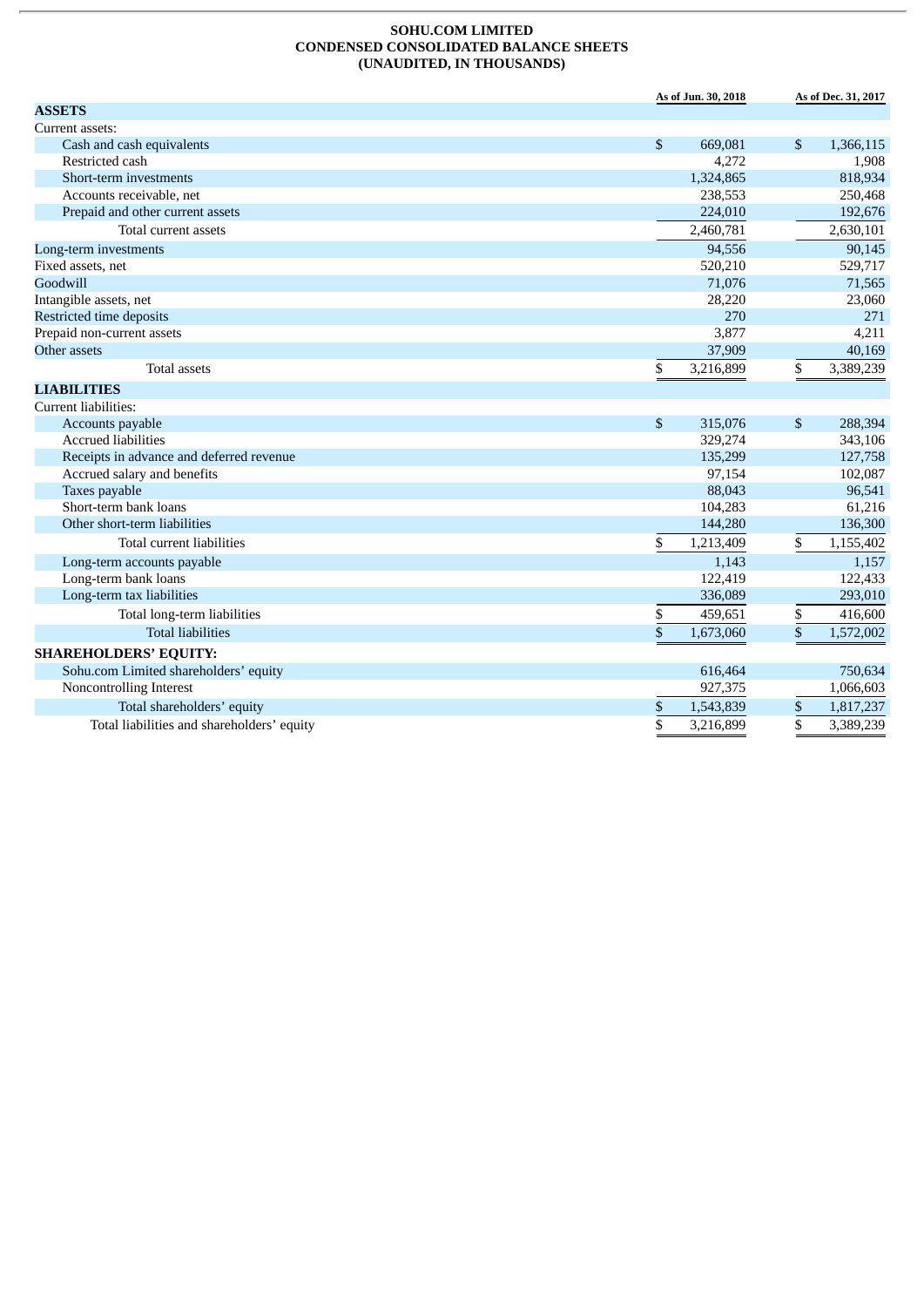## **SOHU.COM LIMITED**

## **RECONCILIATIONS OF NON-GAAP RESULTS OF OPERATION MEASURES TO THE NEAREST COMPARABLE GAAP MEASURES (UNAUDITED, IN THOUSANDS EXCEPT PER ADS AMOUNTS)**

|                                                                 | Three Months Ended Jun. 30, 2018 |    |                                       |     | Three Months Ended Mar. 31, 2018 |    |             |    |                                       | Three Months Ended Jun. 30, 2017 |                 |              |              |    |                |     |                                |  |                 |
|-----------------------------------------------------------------|----------------------------------|----|---------------------------------------|-----|----------------------------------|----|-------------|----|---------------------------------------|----------------------------------|-----------------|--------------|--------------|----|----------------|-----|--------------------------------|--|-----------------|
|                                                                 | GAAP                             |    | <b>Non-GAAP</b><br><b>Adjustments</b> |     | <b>Non-GAAP</b>                  |    | <b>GAAP</b> |    | <b>Non-GAAP</b><br><b>Adjustments</b> |                                  | <b>Non-GAAP</b> |              | GAAP         |    |                |     | <b>Non-GAAP</b><br>Adjustments |  | <b>Non-GAAP</b> |
|                                                                 |                                  |    | (2)                                   | (a) |                                  |    |             |    | (657)                                 | (a)                              |                 |              |              |    | 182            | (a) |                                |  |                 |
| <b>Brand</b><br>advertising<br>gross profit                     | \$14,192                         | \$ | (2)                                   |     | 14,190<br>\$                     | \$ | 5,643       | \$ | (657)                                 |                                  | \$              | 4,986        | \$ (38,659)  | \$ | 182            |     | \$ (38, 477)                   |  |                 |
| <b>Brand</b><br>advertising<br>gross margin                     | 23%                              |    |                                       |     | 23%                              |    | 10%         |    |                                       |                                  |                 | 9%           | $-45%$       |    |                |     | $-45%$                         |  |                 |
|                                                                 |                                  |    | 263                                   | (a) |                                  |    |             |    | 219                                   | (a)                              |                 |              |              |    | $\overline{a}$ | (a) |                                |  |                 |
| Search and<br>search-<br>related<br>advertising                 |                                  |    |                                       |     |                                  |    |             | \$ |                                       |                                  |                 |              |              |    |                |     |                                |  |                 |
| gross profit                                                    | \$102,233                        | \$ | 263                                   |     | \$102,496                        |    | \$75,605    |    | 219                                   |                                  | \$              | 75,824       | \$90,055     | \$ | $\overline{2}$ |     | 90,057<br>\$                   |  |                 |
| Search and<br>search-<br>related<br>advertising<br>gross margin | 38%                              |    |                                       |     | 38%                              |    | 34%         |    |                                       |                                  |                 | 34%          | 48%          |    |                |     | 48%                            |  |                 |
|                                                                 |                                  |    | 261                                   | (a) |                                  |    |             |    | (438)                                 | (a)                              |                 |              |              |    | 184            | (a) |                                |  |                 |
| Online<br>advertising<br>gross profit                           | \$116,425                        | \$ | 261                                   |     | \$116,686                        |    | \$ 81,248   | \$ | (438)                                 |                                  | \$              | 80,810       | \$51,396     | \$ | 184            |     | \$<br>51,580                   |  |                 |
| Online<br>advertising<br>gross margin                           | 35%                              |    | (23)                                  | (a) | 35%                              |    | 29%         |    | (12)                                  | (a)                              |                 | 29%          | 19%          |    | 44             | (a) | 19%                            |  |                 |
| Online games                                                    |                                  |    |                                       |     |                                  |    |             |    |                                       |                                  |                 |              |              |    |                |     |                                |  |                 |
| gross profit                                                    | \$79,789                         | \$ | (23)                                  |     | \$<br>79,766                     |    | \$88,342    | \$ | (12)                                  |                                  |                 | \$ 88,330    | \$110,785    | \$ | 44             |     | \$110,829                      |  |                 |
| Online games<br>gross margin                                    | 85%                              |    |                                       |     | 85%                              |    | 84%         |    |                                       |                                  |                 | 84%          | 91%          |    |                |     | 91%                            |  |                 |
| Others gross<br>profit                                          | \$15,548                         | \$ |                                       | (a) | \$<br>15,548                     |    | \$24,572    | \$ |                                       | (a)                              | \$              | 24,572       | \$<br>20,793 | \$ |                | (a) | $\mathfrak{S}$<br>20,793       |  |                 |
| Others gross<br>margin                                          | 26%                              |    |                                       |     | 26%                              |    | 34%         |    |                                       |                                  |                 | 34%          | 32%          |    |                |     | 32%                            |  |                 |
|                                                                 |                                  |    | 238                                   | (a) |                                  |    |             |    | (450)                                 | (a)                              |                 |              |              |    | 228            | (a) |                                |  |                 |
| Gross profit                                                    | \$211,762                        | \$ | 238                                   |     | \$212,000                        |    | \$194,162   | \$ | (450)                                 |                                  |                 | \$193,712    | \$182,974    | \$ | 228            |     | \$183,202                      |  |                 |
| Gross margin                                                    | 44%                              |    |                                       |     | 44%                              |    | 43%         |    |                                       |                                  |                 | 43%          | 40%          |    |                |     | 40%                            |  |                 |
| Operating                                                       |                                  |    |                                       |     |                                  |    |             |    |                                       |                                  |                 |              |              |    |                |     |                                |  |                 |
| expenses                                                        | \$243,963                        | \$ | (953)                                 | (a) | \$243,010                        |    | \$225,652   | \$ | 1,894                                 | (a)                              |                 | \$227,546    | \$222,648    | \$ | (12, 452)      | (a) | \$210,196                      |  |                 |
|                                                                 |                                  |    | 1,191                                 | (a) |                                  |    |             |    | (2, 344)                              | (a)                              |                 |              |              |    | 12,680         | (a) |                                |  |                 |
| <b>Operating loss</b>                                           | $$$ (32,201)                     | \$ | 1,191                                 |     | \$ (31,010)                      |    | \$ (31,490) | \$ | (2, 344)                              |                                  |                 | $$$ (33,834) | \$(39,674)   | \$ | 12,680         |     | $$$ (26,994)                   |  |                 |